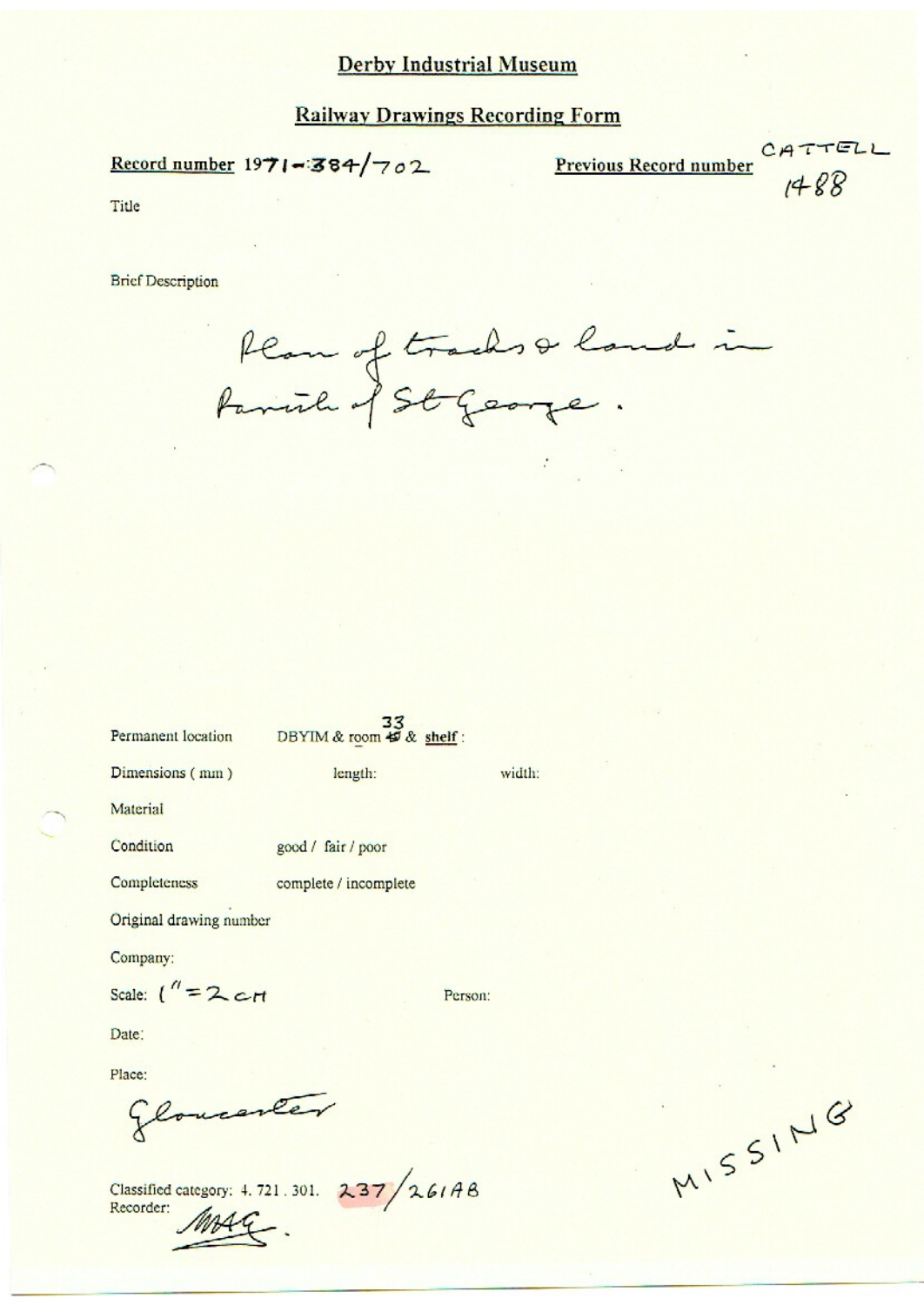#### **Railway Drawings Recording Form**

Record number 2005-496/32

**Previous Record number** 

Title

GLOUCESTER-CHELTENHAM

**Brief Description** 

Strip diagram of route with tracks,<br>Junctions, rigual loses, stations, sidings, depots.

Permanent location

DBYIM & room  $\bullet$  & shelf: 123 width:  $220$ 

length:  $1850$ 

Dimensions (mm)

Material

Condition

good / fair / poor

Paper

Completeness

complete / incomplete

Original drawing number  $N\Delta$ 4-

Company:

Scale:

Person:

Date:

Place:

Gloucester -<br>Cheltenham

Classified category: 4, 721, 301, 237, 23/A Recorder:  $\mu$ <br>17-3-2006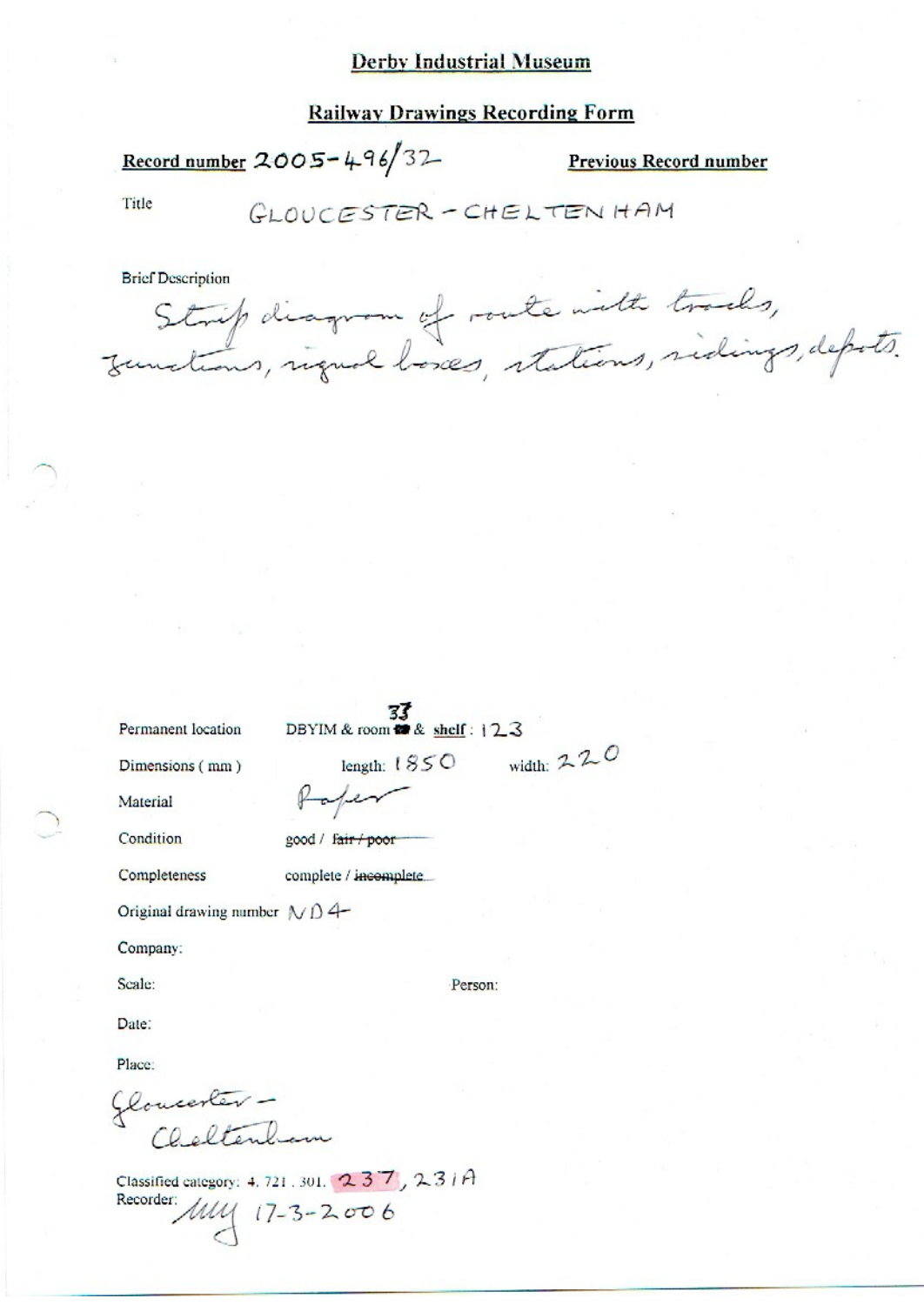#### **Railway Drawings Recording Form**

Record number  $2005 - 496/2$ 

Previous Record number

Title

**Brief Description** 

8 page notice of rigual alterations between bansdown Jan and Hatterley Jen with track alterations. From 0600 hours 23 Aug 1942 and 1800 hours 30 Aug 1942 or metil finished.

| Permanent location    | ΞĪ<br>DEYIM & room $\clubsuit$ & shelf: |              |
|-----------------------|-----------------------------------------|--------------|
| Dimensions (mm)       | length: 315                             | width: $170$ |
| Material              | Hafen                                   |              |
| Condition             | good / क्षि <del>त / poor</del>         |              |
| Completeness          | complete / in <del>complete</del>       |              |
|                       | Original drawing number Notice 9615     |              |
| Company: $G \wedge R$ |                                         |              |
| Scale: T              | Person:                                 |              |
| Date: Aug 1942        |                                         |              |
| Place:                |                                         |              |
| Cheltenhow            |                                         |              |
|                       |                                         |              |
|                       |                                         |              |

Classified category: 4, 721, 301,  $\sigma$   $\sigma$ , 2, 3, 7 Recorder:  $\mu$  $\mu$   $(0/3/x006$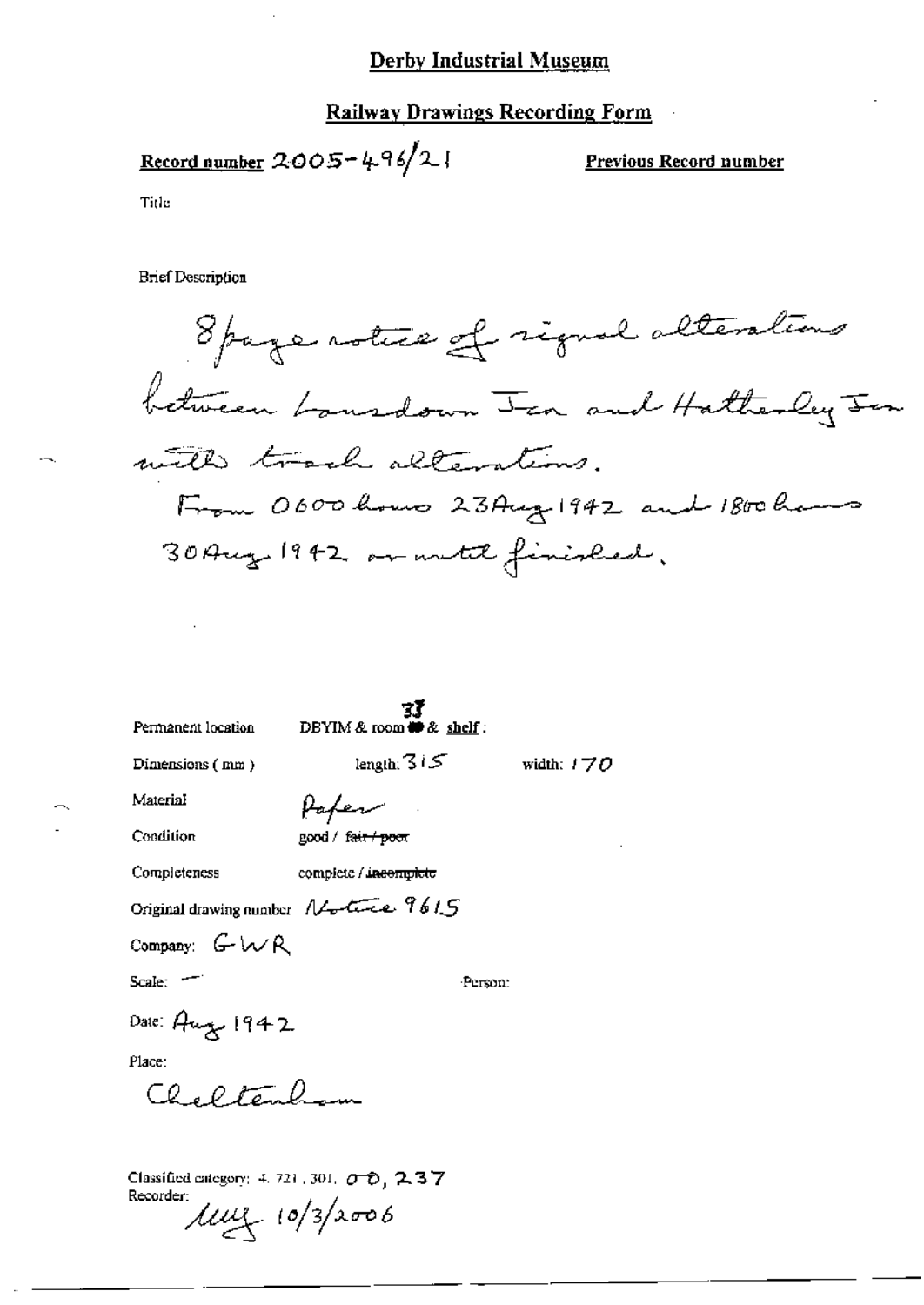#### **Railway Drawings Recording Form**

Record number 2005-496/20A, B. Previous Record number GLOUCESTER-CHELTENHAM LINE Title MILEAGE DIAGRAM

**Brief Description** 

Strip diagram showing niles and chains between Cheltenham Maler Road Station and Cheltenham Lansdown Station to Glancenter LM& GW zumetimes. Diagram shows GWmileage and LMS mileage.

| Permanent location                         | DBYIM & room $\blacksquare$ & shelf: $(2.3)$ |                                |
|--------------------------------------------|----------------------------------------------|--------------------------------|
| Dimensions (mm)                            |                                              | length: $610, 205$ width: 2.30 |
| Material                                   | Kefer                                        |                                |
| Condition                                  | contation 2 present                          |                                |
| Completeness                               | complete / incomplete                        |                                |
| Original drawing number $KQ + \sqrt{24}/l$ |                                              |                                |
| Company:                                   |                                              |                                |
| Scale: $1''$ = 20 $CHAMS$                  |                                              | Person:                        |
| Dale: $\beta$ ung 1942                     |                                              |                                |

Enzimans Office *Glomander* 

Place:

Cheltenham - Glomenter

Classified category: 4, 721, 301, 2, 3 7 Recorder:  $\mu$ uiz 10/3/2006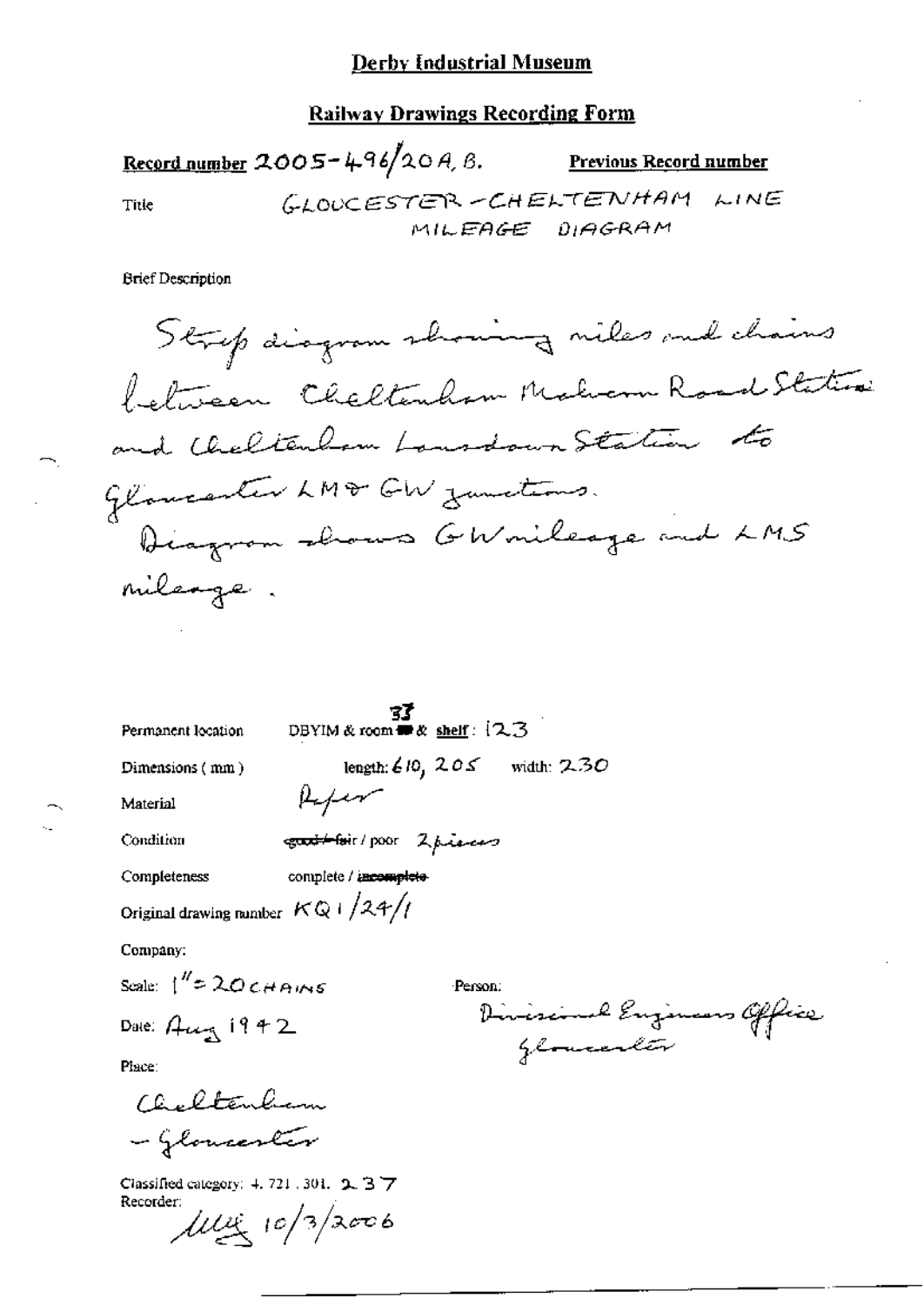#### **Railway Drawings Recording Form**

E ATTELL Previous Record number  $Record number 1971 - 384/317$ 93 ء ، Title  $C$  & G  $N^{e}$  |  $- N^{e}S$ **Brief Description** Handsvaun mot of proposed route from Cheltenhow avec to parater Field aunters chours, roads, haildings 8 inattranses. Avens of land required membed. Sheat COGN'I. Parish of Carltonham.<br>Landonnes: Richard Ray: Fragery Welch. Thomas Packer Butt. 5 Stewart. COGNEZ Composition of Glovenster, Stansby Charity St Many Re Cryfst, Rev R. B. Phimitres.<br>Edmund Hopkinson. John Fhalche.<br>ormanen location DBYIM&room 40 & shelf: 114 Badgenardt Parish. Permanent location —τ><br>Ρτο. length:  $9860$  width:  $385$ Dimensions (mm) Paperson folice Material Condition good / f<del>air/poor"</del> Completeness complete / i<del>ncomplete =</del> Original drawing number  $\Box$  5  $\Box$ Company; Scale:  $\int_0^R$  = Person: Date: Place: Cheltenham-Glomenter. Classified category:  $4.721,301, 2.3$   $\overline{Z}$ 

Recorder: *11(1) 15/3/2002*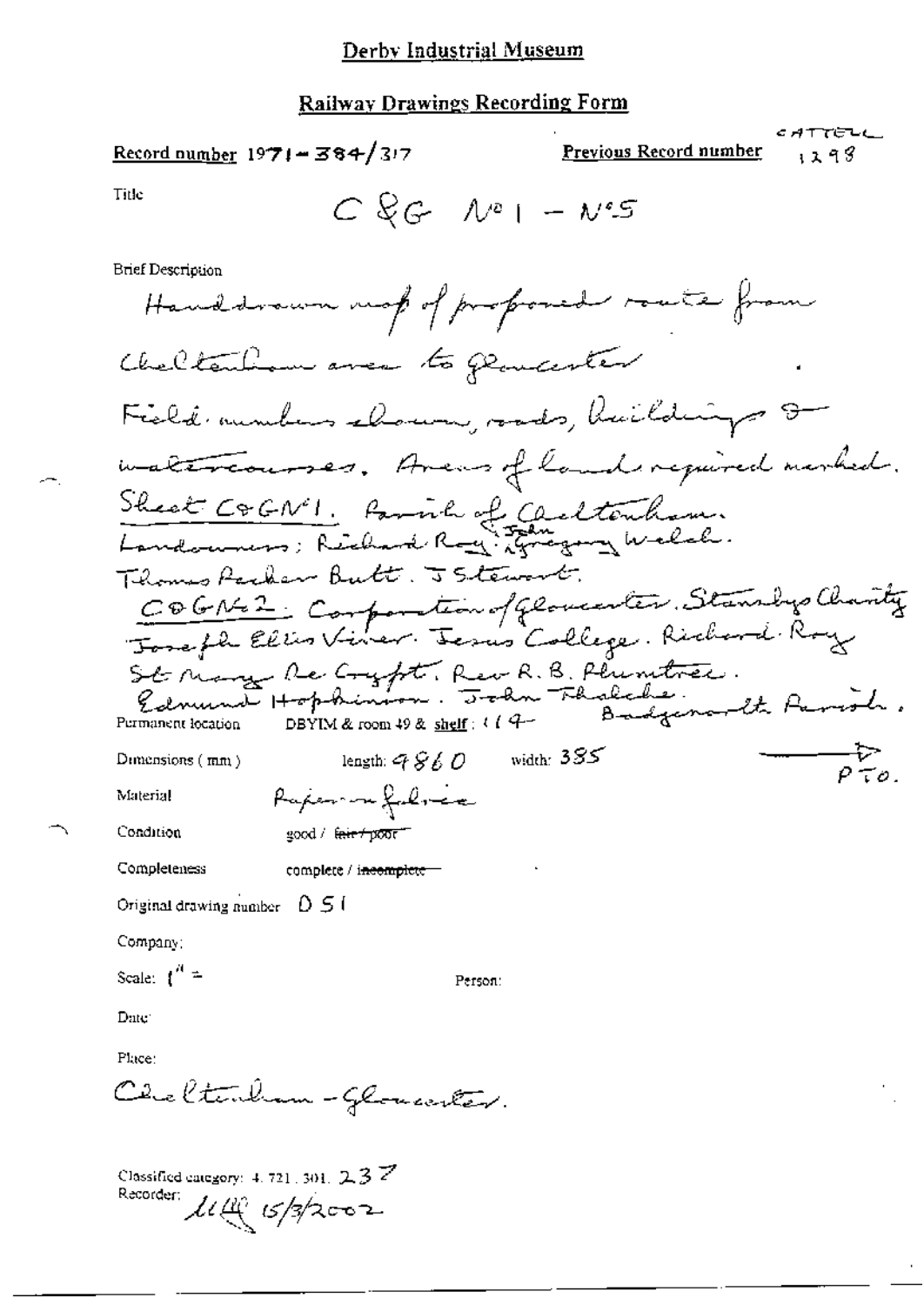1971-384/317

COG3 Churchdown Fariah.<br><del>Light Fhiskale</del> Ethophinson. Dr Cook. S Smith. (Divisional Post Celevision MR and GWR.) Hon Rechard Keppel Course. COG4 Churchdeum Parish Barnwood Parish. Landowners: How Richard Keppel Groven. Barton Marg. James Woodlnidge Walters. Charles Hopkinson. Clarkes Culhar. COGS. Barrison Parish. Farcil of St Calterine. Hambert of neotherns. Howlet of winter ste many. Landouis, Miss Frimmell and Leon & Choples of Glomosotar.<br>Navelta Triaday -<br>John Mairey -James Wood. James Laurence. William Kent. Charles Neadows. Rev Thomas Evans. Charles Mathews. Turties of glower the comption. William Long. Samuel Nicholls. Ralph Platcher. Conformation of geometrics, generations of union Station with an old City boundary.

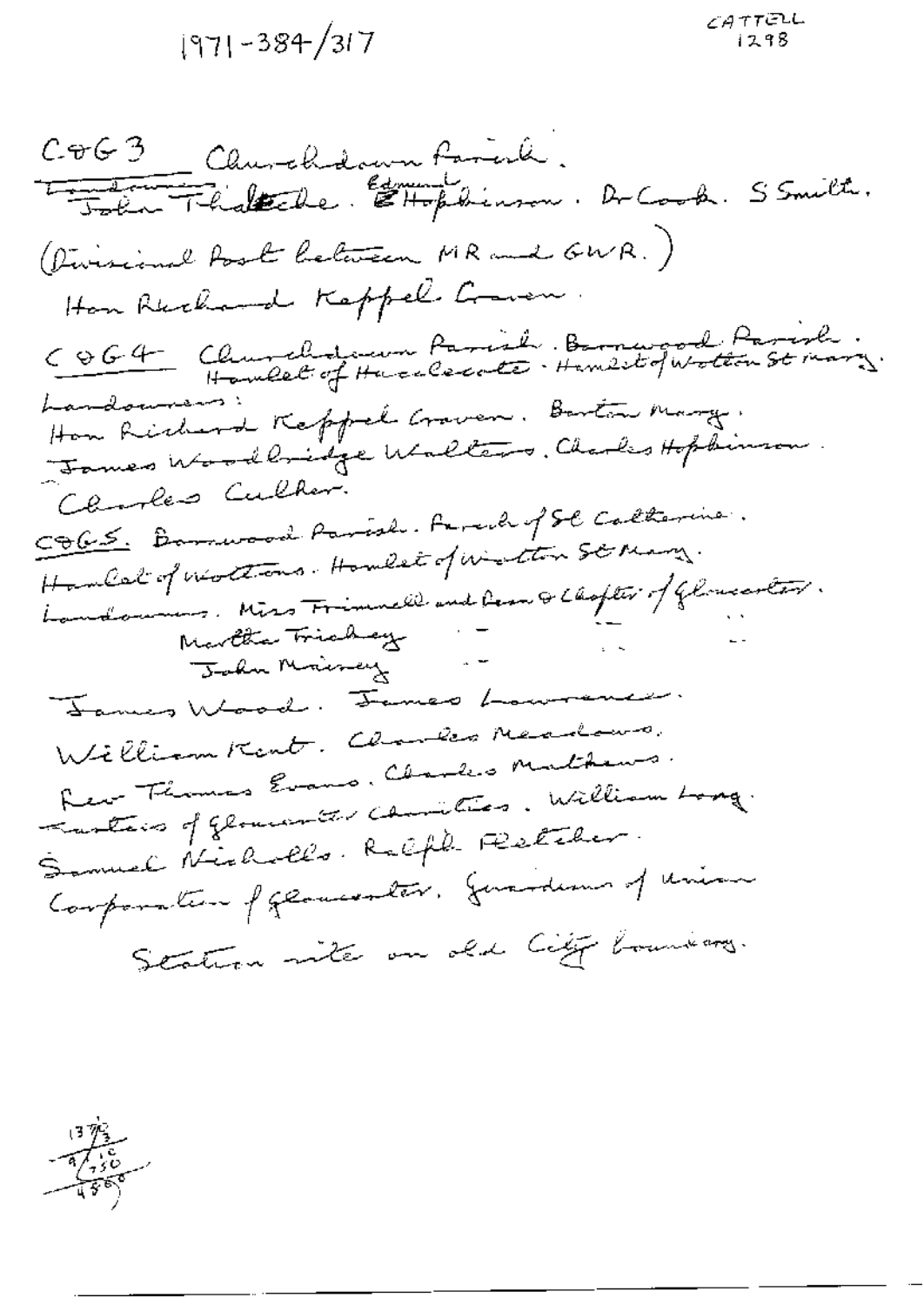**Railway Drawings Recording Form** 

CATTELL Record number  $1971 - 384 / 599$ . Previous Record number  $1566$ Midland Railway Title Proposed Site of New Station of Glovesster

**Brief Description** 

Plan showing new station loyant, OMR goods Shed.

| Permanent location                                                                                                    | DBYIM & room $49$ & shelf: $12$ O |
|-----------------------------------------------------------------------------------------------------------------------|-----------------------------------|
| Dimensions (mm)                                                                                                       | width: 540<br>length: $930$       |
| Material                                                                                                              | Tracely fabric                    |
| Condition<br>good / fair/poor                                                                                         |                                   |
| Completeness                                                                                                          | complete / incomplete +           |
| Original drawing number $328/108$                                                                                     |                                   |
| Company: MR                                                                                                           |                                   |
| Scale: $1'' = 40$ FEET                                                                                                | Person:                           |
| Date                                                                                                                  |                                   |
| Place:                                                                                                                |                                   |
| Glouranter                                                                                                            |                                   |
| Classified category: 4, 721, 301, C $\bigcirc$ , 2,3 $\bigtimes$ 2,5 $\bigcirc$<br>22. augustus valdus valdusta paavi |                                   |

 $\frac{1}{2}$   $\frac{1}{2}$   $\frac{1}{2}$   $\frac{1}{2}$   $\frac{1}{2}$   $\frac{1}{2}$   $\frac{1}{2}$   $\frac{1}{2}$   $\frac{1}{2}$   $\frac{1}{2}$   $\frac{1}{2}$   $\frac{1}{2}$   $\frac{1}{2}$   $\frac{1}{2}$   $\frac{1}{2}$   $\frac{1}{2}$   $\frac{1}{2}$   $\frac{1}{2}$   $\frac{1}{2}$   $\frac{1}{2}$   $\frac{1}{2}$   $\frac{1}{2}$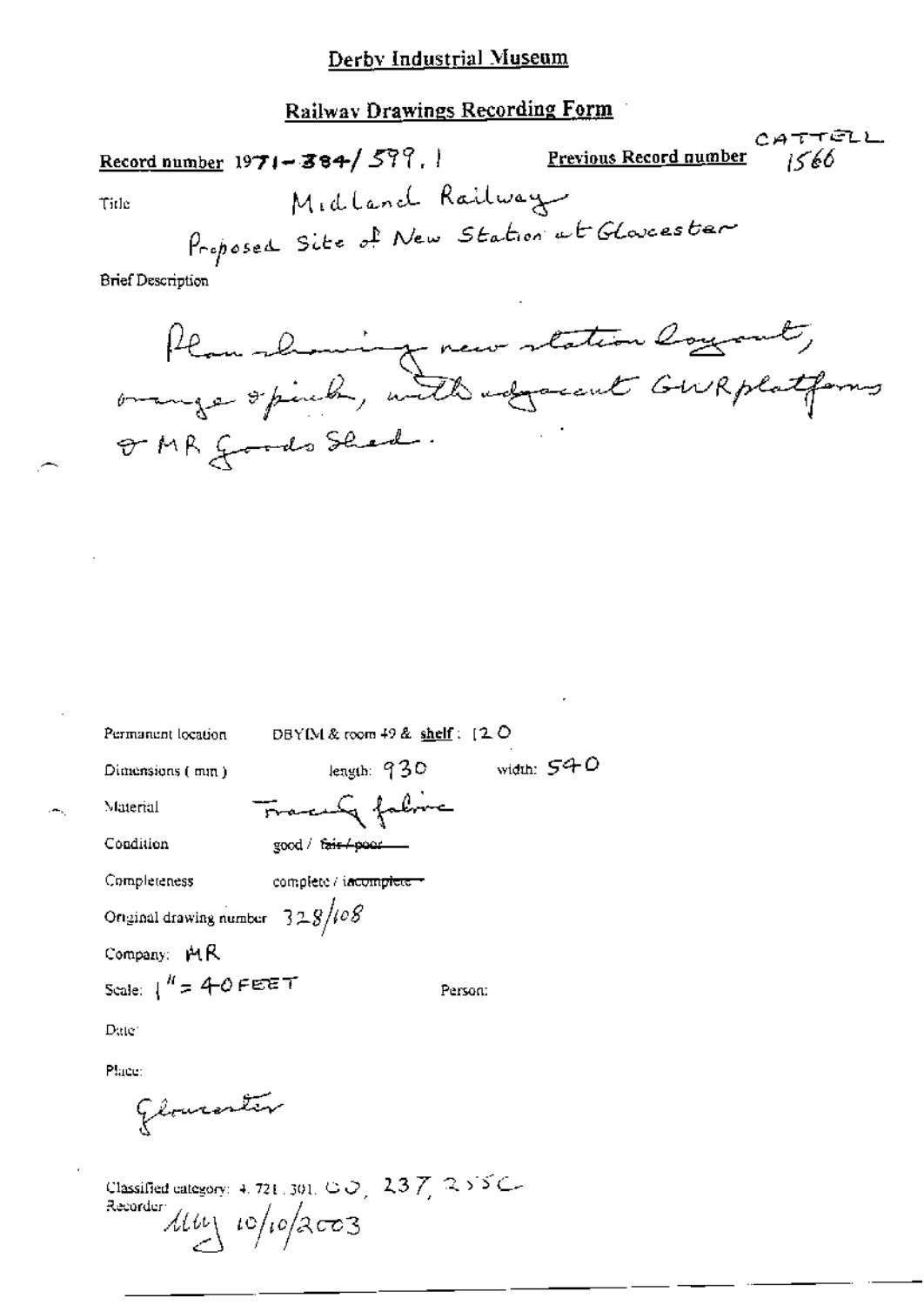## **Railway Drawings Recording Form**

Record number  $1971 - 384 / 599.2$ 

CATTELL Previous Record number  $1566$ 

Title

**Brief Description** 

flamment tracks to glowester and buildings.

Permanent location

DBYIM & room 49 & shelf:  $t \, 2 \, C$ 

length:  $1690$  width:  $640$ 

Person:

Dimensions (mm)

Condition

Material

Completeness

complete / incomplete

Tracky falice

good / fair / poor edges poor

Original drawing number

Company:

Scale:  $\int_0^R = 40$ PEET

Date

Place:

flowerter

Classified category: 4, 721, 301, 60 237 255C,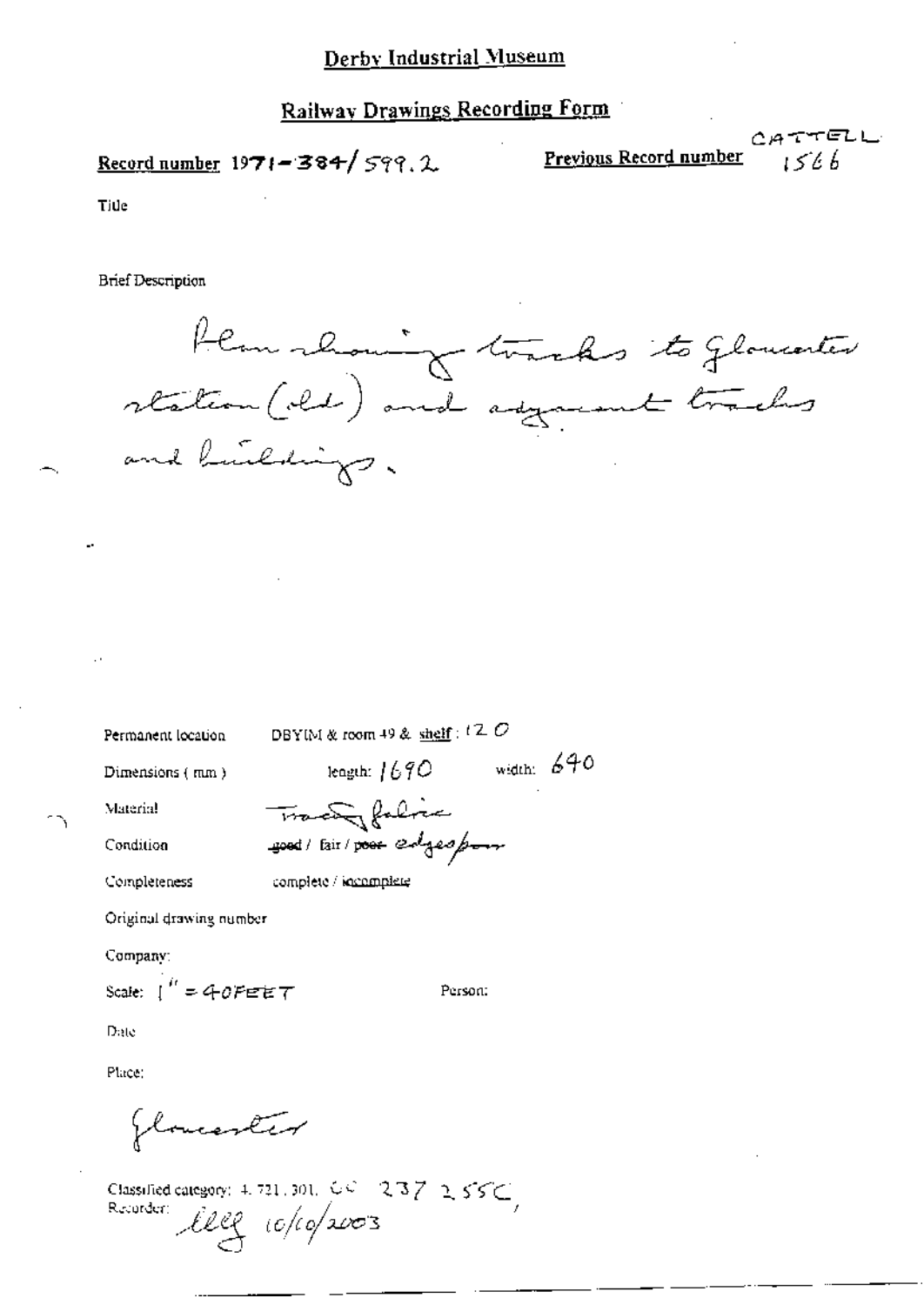## **Railway Drawings Recording Form**

Record number  $1971 - 384/613$ 

Previous Record number  $1526$ 

CATTELL

Title

BIRMINGHAM & GLOUCESTER RAILWAY

DETAILS OF IRONWORK

**Brief Description** 

Elevation & rections of could iron railings & handrail.

Permanent location DBYIM & room 49 & shelf: [2]

Dimensions (mm)

length:  $960$  width:  $565$ 

Person:

Material

Condition

good / fair / poor

Poperon folice

Completeness

complete / incomplete

Original drawing number 322/1176

Company:  $B - C$ 

Scale:  $1'' = 8$  INCHES

Date:

Place:

 $B96$ 

Classified category: 4.721, 301, 231A, 237 Recorder:  $110/2003$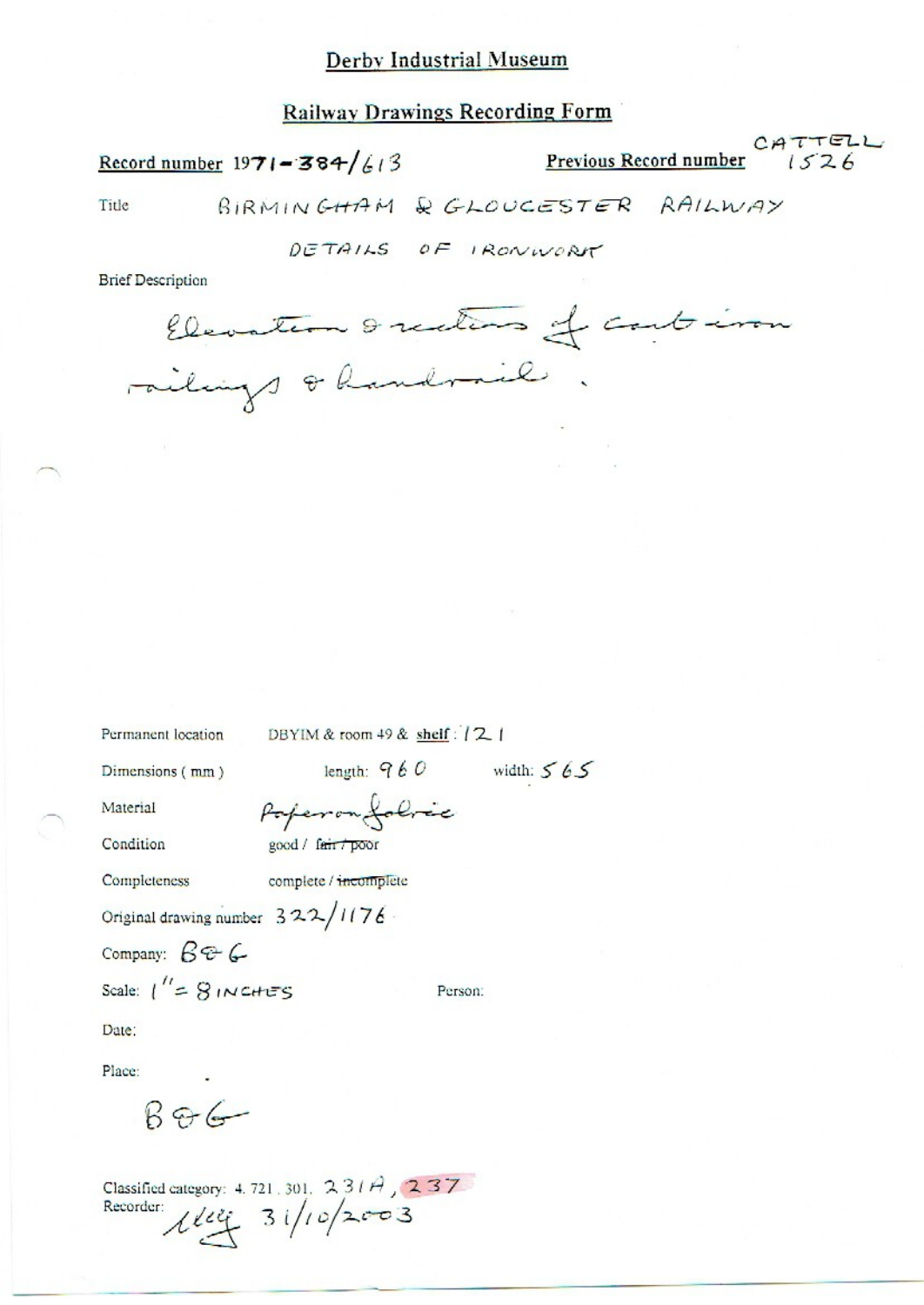### **Railway Drawings Recording Form**

CATTELL Record number  $1971 - 384/358$ Previous Record number ۱٥١٩ M.R

Title

GLOUCESTER STATION

**Brief Description** 

 $\bar{\psi}$ 



ائي "

width: 900

Permanent location

DBYIM & room 49 & shelf:  $1/4$ 

length:

Dimensions (mm)

Tracing fobric

Condition

Material

good / fair? poor

complete / incomplete Completeness

Original drawing number

Company:

Scale:  $1'' = 40FEET$ Person: Date:  $(852)$ 

Place:

Gloucenter

Classified category:  $4.721.301.$   $2.37$ Recorder:

 $\mu$ ez 12/7/2002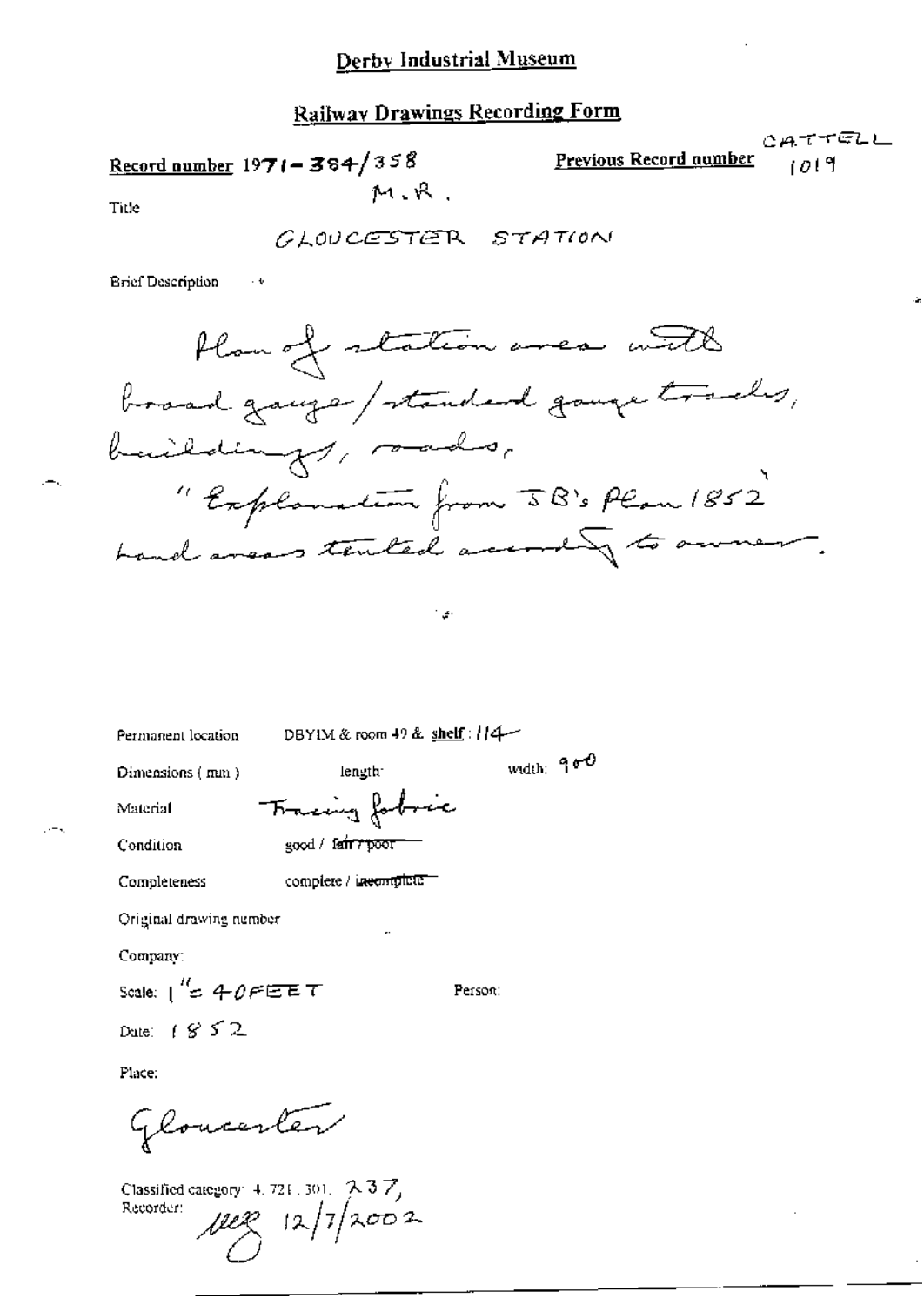#### Railway Drawings Recording Form

Record number  $1971 - 384/349.3$ 

CATTELL Previous Record number

Title

GLOUCESTER New Jont Station as proposed.

**Brief Description** 

alternative plan for somt station with extended platform for GWR and remplatform foir up line # from Suciles

Permanent location

DBYIM & room 49 & shelf:  $l l 4$ 

Person:

width:  $40-0$ 

Dimensions (mm)

length:  $g \sim 2$ Tracing folice

Condition

Material

good / this / poor"

Completeness

complete / <del>incomplete</del>

Original drawing number

Company  $MR$ 

Scale:  $1^R = 2c + 77m$ 

Date.

Place:

Glomester

Classified category: 4, 721, 301,  $\phi$  to  $\pm$  2-3.7 Recorder:  $1000 \frac{3}{10002}$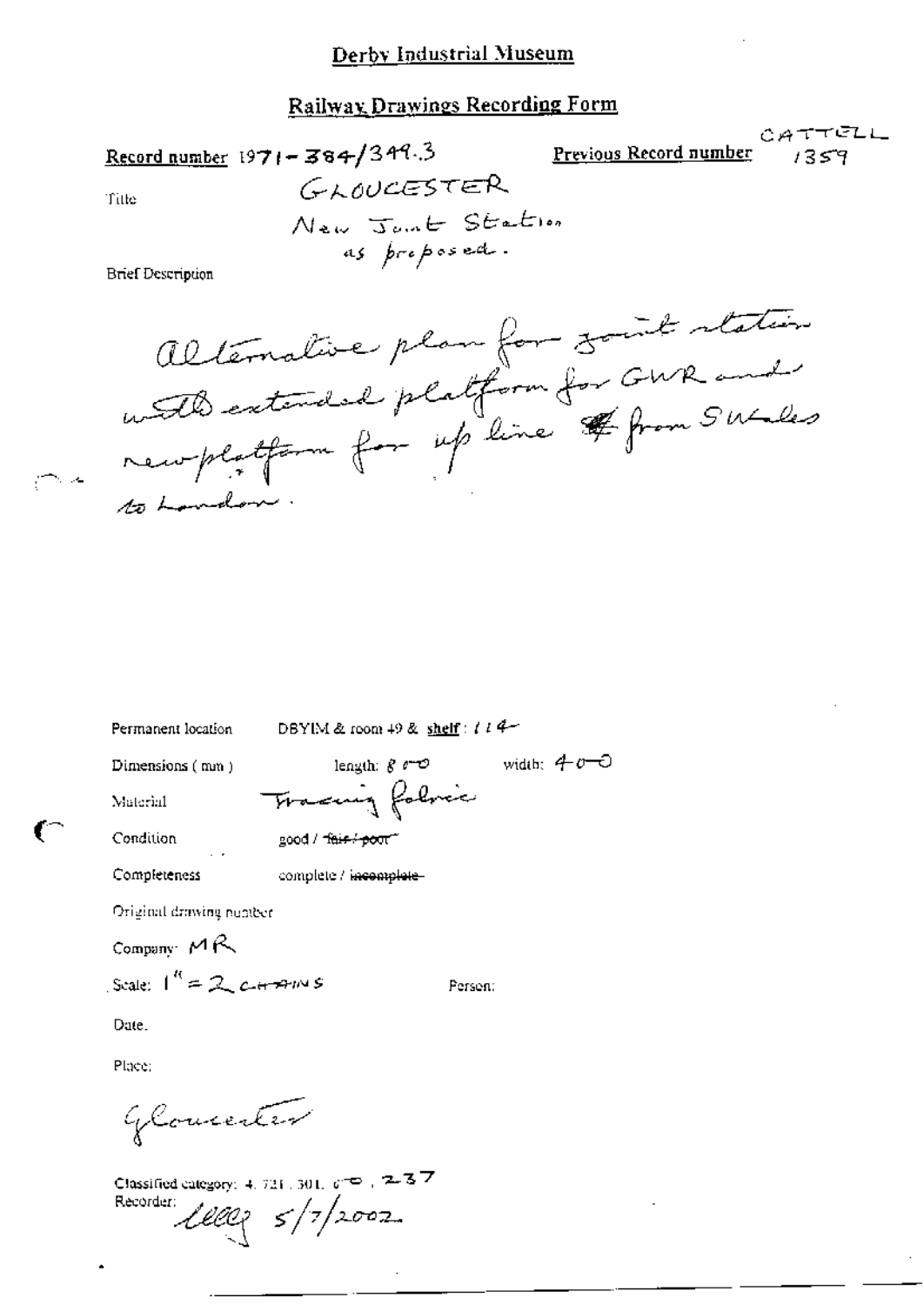# **Railway Drawings Recording Form**

Record number  $1971 - 384/349$ . 2

CATTELL Previous Record number  $1359$ 

Tirle

GLOUCESTER NEW JOINT STATION AS PROPOSED

**Brief Description** 

flanferment gout station with dual<br>jauge trades for London/SWalesrante.<br>common booking office, new road to station.

| Permanent location                                 | DBYIM & room $+9$ & shelf $1/4$ |  |
|----------------------------------------------------|---------------------------------|--|
| Dimensions (mm)                                    | width: $400$<br>length: $800$   |  |
| Material                                           | Training folice                 |  |
| Condition                                          | good / f <del>air/poor</del>    |  |
| Completeness                                       | complete / incomplete           |  |
| Original drawing number                            |                                 |  |
| Company:                                           |                                 |  |
| Scale: $1'' = 132$ $\epsilon$ $\epsilon$ of $\tau$ | Person:                         |  |
| Date:                                              |                                 |  |
| Place:                                             |                                 |  |

Gloventer

Classified category: 4, 721-301,  $\sigma \phi$ , 2, 3, 7 Recorder:  $1144 \times 5/7/2002$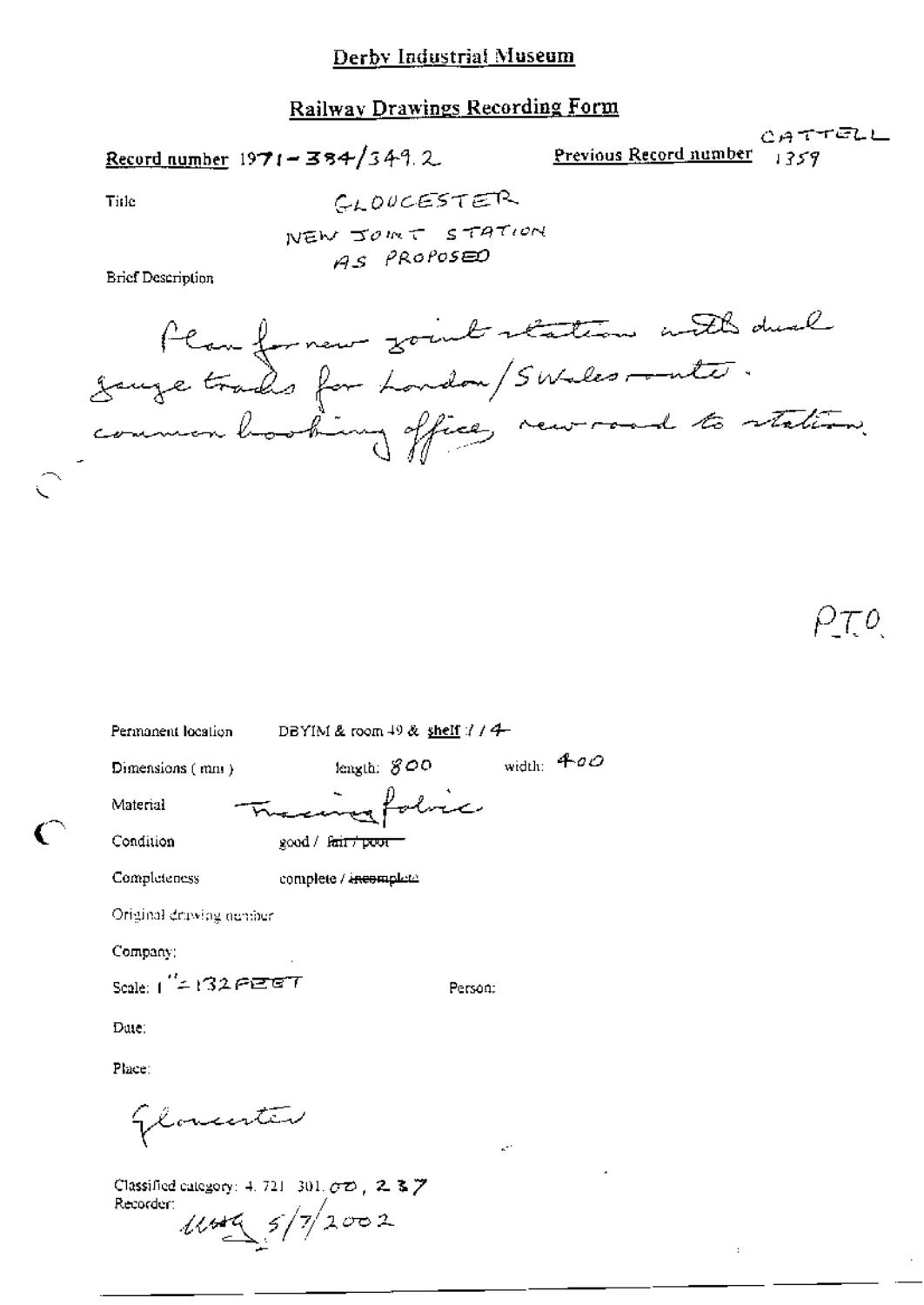# **Railway Drawings Recording Form**

|    |                                                | $Record number 1971 - 384/349.1$                    | <b>ATTELI</b><br><u>Previous Record number</u><br>1359 |
|----|------------------------------------------------|-----------------------------------------------------|--------------------------------------------------------|
|    | Title                                          | Midland Railway<br>GLOUGESTER                       |                                                        |
|    | <b>Brief Description</b>                       | Set e of Proposed Station                           |                                                        |
|    |                                                | Plan showing proposed terminal                      |                                                        |
|    |                                                |                                                     | station adjacent to GWR platform based                 |
|    |                                                | on original MR termins with etterstions             |                                                        |
|    | to trach.                                      |                                                     |                                                        |
|    |                                                |                                                     |                                                        |
|    |                                                |                                                     |                                                        |
|    |                                                |                                                     |                                                        |
|    |                                                |                                                     |                                                        |
|    |                                                |                                                     |                                                        |
|    | Permanent location                             | DBYIM & room 49 & shelf: $114$                      |                                                        |
|    | Dimensions (mm)                                | length: $\int \mathcal{O}^{\ast} \mathbb{C}^{\ast}$ | width: $630$                                           |
|    | Malerial                                       | Freculy fabric                                      |                                                        |
|    | Condition                                      | ें good / क्रिमे <del>∕ poor</del>                  |                                                        |
|    | Completeness                                   | complete / i <del>ncomplete</del>                   |                                                        |
|    | Original drawing number                        |                                                     |                                                        |
|    | Company MR<br>Scale: $1'' = 40$ FEET           |                                                     |                                                        |
|    |                                                | Person:                                             |                                                        |
|    | Date:                                          |                                                     |                                                        |
|    | Place:                                         |                                                     |                                                        |
|    | Yourester                                      |                                                     |                                                        |
| ð, | Recorder:<br>$\mathcal{U}\mathcal{U}$ s/7/2002 | Classified category: 4, 721, 301, 6to / 2-37        |                                                        |
|    |                                                |                                                     |                                                        |

**Haracen Contract Management**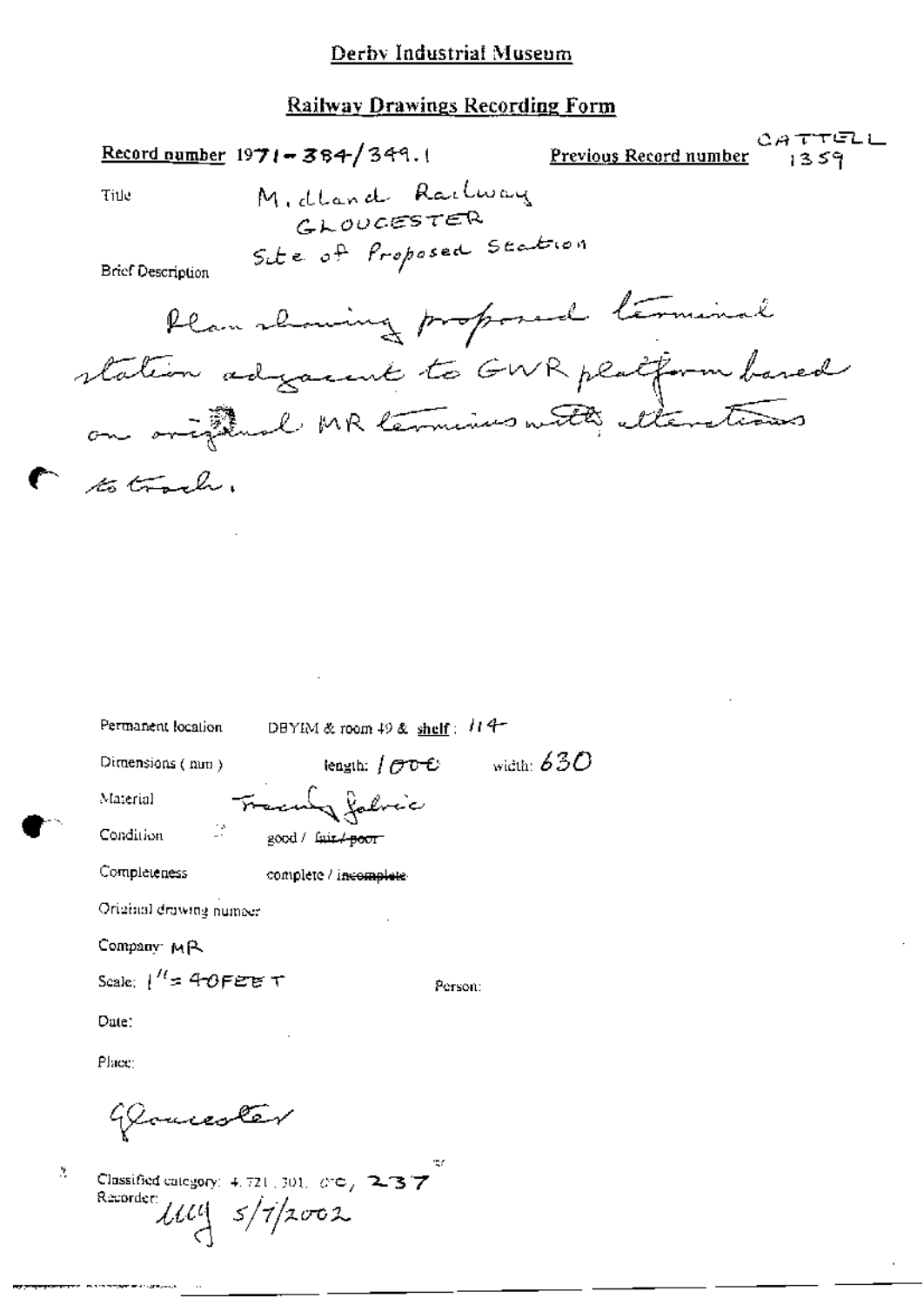## **Railway Drawings Recording Form**

Record number  $1971 - 384/301.1$ 

Previous Record number  $1035$ 

CATTELL

Title

# BRISTOL AND BIRMINGHAM RAILWAY

GLOUCESTER EXTENSION

**Brief Description** 

Plan of existing tracks into Gloucester Station with transvay route ogoods line to dock area. Dochs, redings, houses, roads shown. Proposed route for new connecting curve from tranway to south pate Street in red. Hambet of St Catherine.<br>"Barton St Mary.<br>"Michael. South Hambert St Mary. Hamlet of Littleworth. DBYIM & room  $49$  & shelf:  $113$ Permanent location width: 900 (2Wood edges) length: 1230 Dimensions (mm) Traces poper on folice Material ecod fair / poor-Condition complete / igeomplete Completeness Original drawing number  $P H 89/2315$ Company: Scale:  $\int_{0}^{\prime\prime} = 2c + 4\pi$ Person: Date:  $1844$ Place:

gloucester

Classified category: 4.721.301.  $237, 261A$ <br>Recorder: 1,114 Recorder: 11644 25/1/2002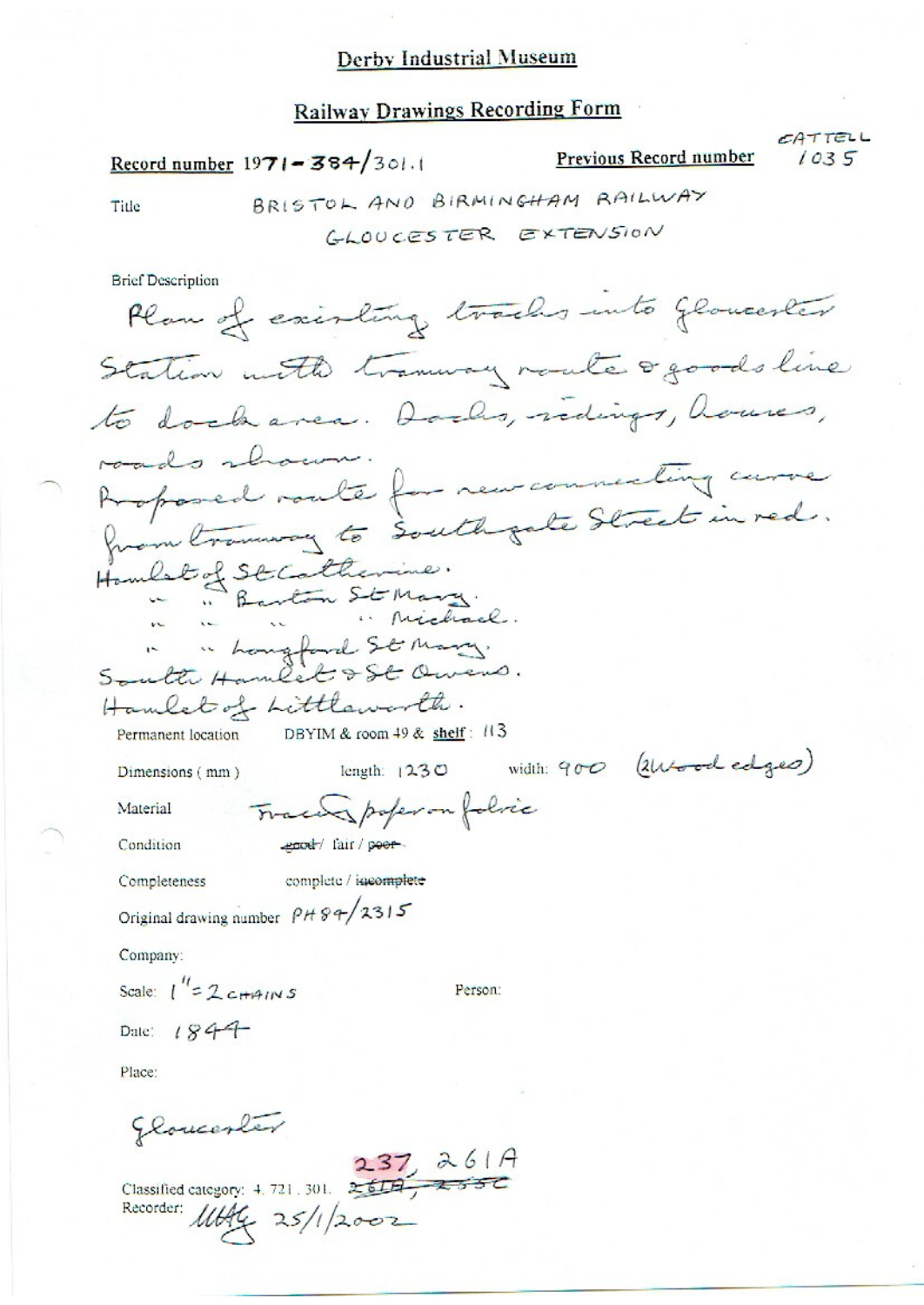#### **Railway Drawings Recording Form**

CATTELL Record number  $1971 - 384/301.2$ Previous Record number  $1037$ Midland Railway Title Bristol and Birmingham Railway PLAN OF EXTENSION TO THE DOCTS **Brief Description**  $A<sup>T</sup>$ Similar plan as 1971-384/301.1 lint chave proposed route for new line to docks from Junction to east of station. Also zunction Permanent location DBYIM & room 49 & shelf: 113

Tracing paper on folice

Dimensions (mm)

length:  $1220$  width:  $860$ 

Material Condition

ease+/ fair / poor-

Completeness

complete / incomplete flaking

Person:

Original drawing number  $A$  182

Company:

Scale:  $1'' = 2c_{\text{HAIN}}s$ 

Date:

Place:

gloucester

Classified category: 4.721.301. 237 , 261A<br>Recorder:  $\mu = 25/1/2002$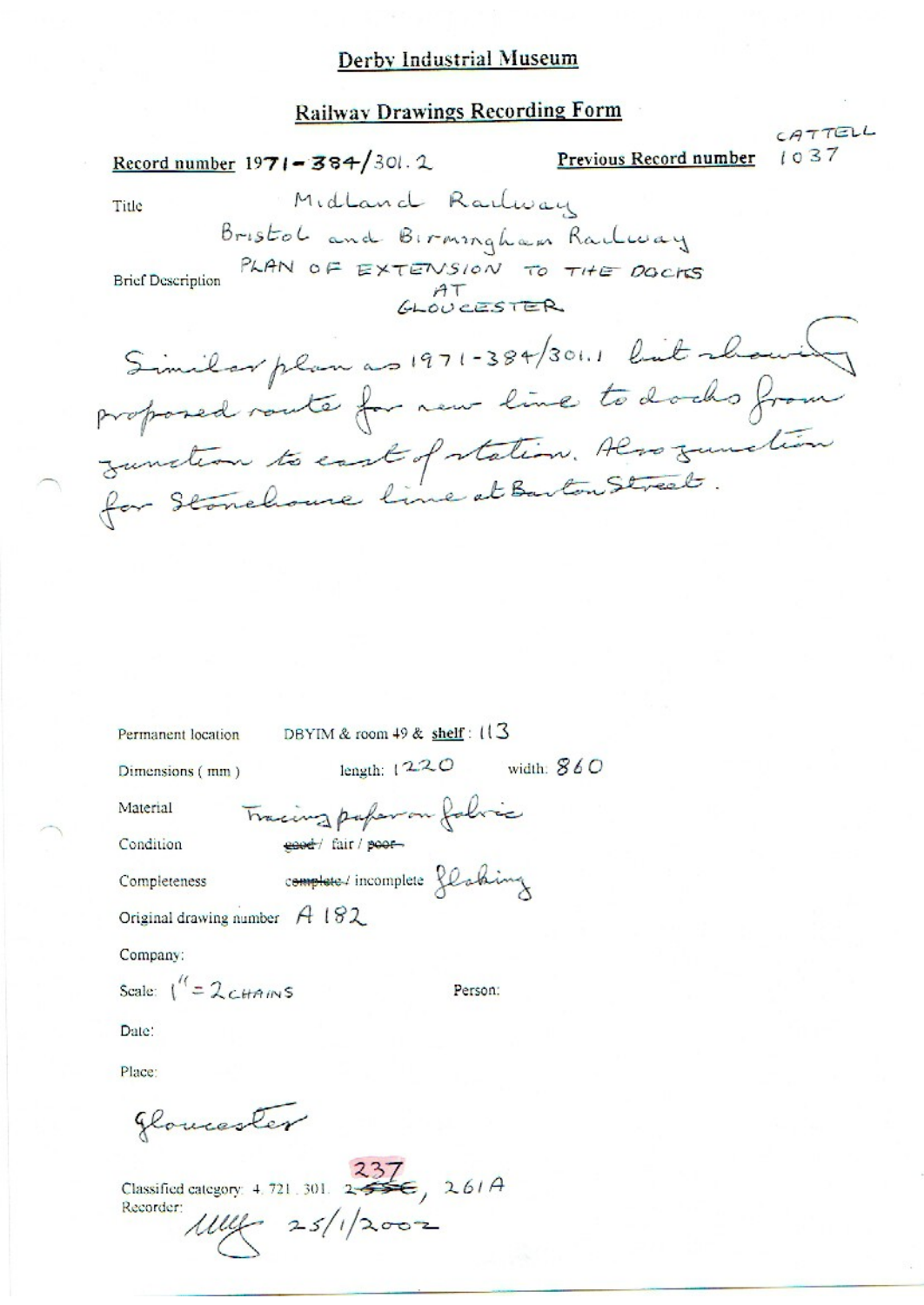#### **Railway Drawings Recording Form**

# Record number  $1971 - 384/301.3$

Previous Record number

CATTELL  $1094$ 

Title

**Brief Description** 

Han of Gloricaler station avec and towards Birmingham, and routefrom italian to docks. Various colour tinted avers of land/routes. Short porter routes outlined for GNR Jean and curve from station

Permanent location DBYIM & room 49 & shelf: 113

good / Tair / poor

Dimensions (mm)

length:  $1435$  width:  $640$ Traing poper ou poper on fabrec

Condition

Material

complete / incomplete Completeness

Original drawing number

Company: MR

Scale:  $1^{11}$  = 200 FEET

Person:

Date:

Place:

glomanter

Classified category: 4.721.301. 237, 255C, 261A<br>Recorder:  $\text{MW} \begin{array}{c} 8/\text{2}/2002 \end{array}$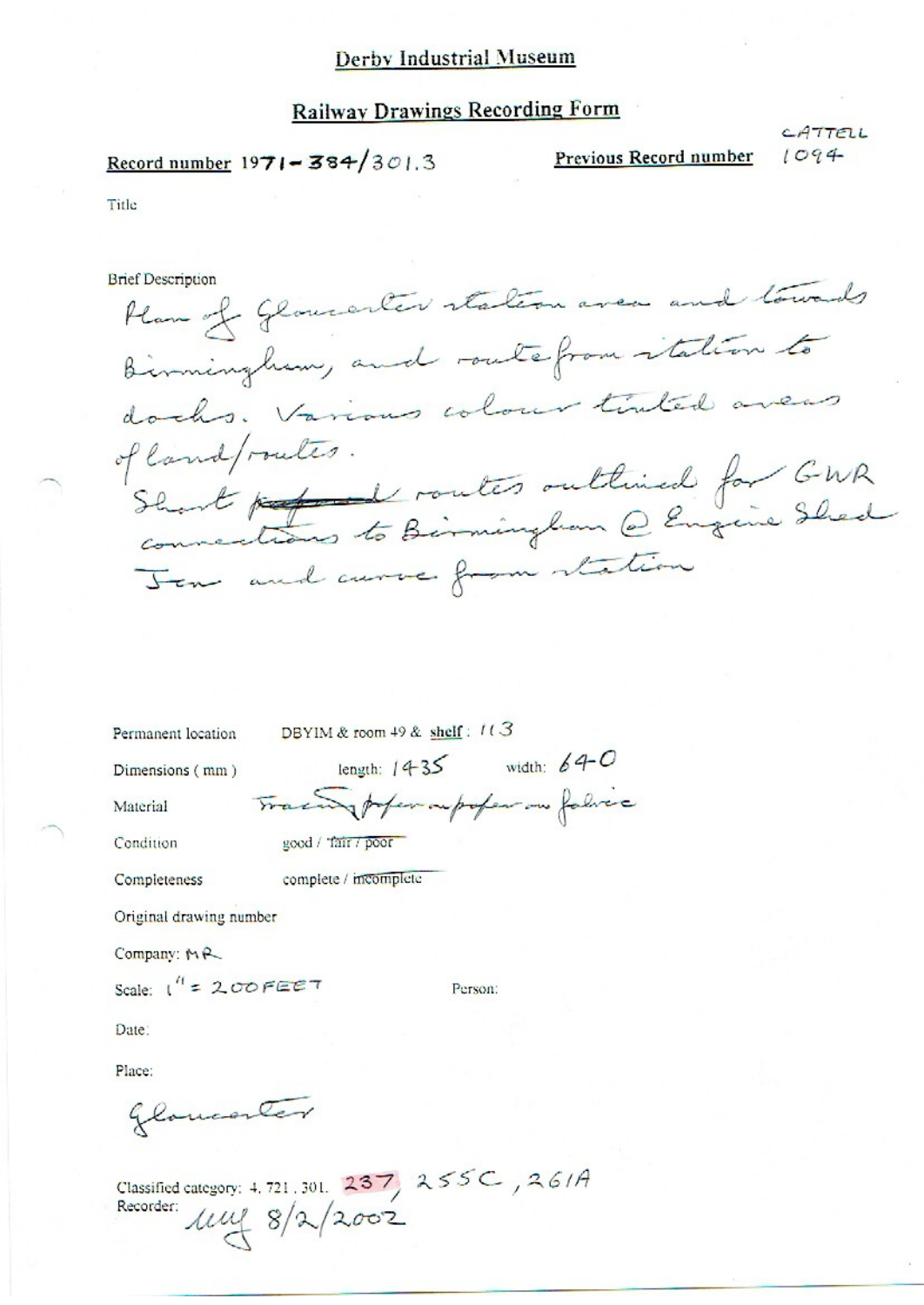## **Railway Drawings Recording Form**

CATTELL Record number  $1971 - 384/301.4$ **Previous Record number** ا 09 ا  $PLAM$ Title STATION GLOUCESTER **Brief Description** flan showing layout of tracks, stations, materionnes and adjacent buildings. Avea covered :- Mainline Birmingham - Bristol with Engine Sleed Jan - Tramway Fan, and Mill Stream Jan de Trannay Jan. Joints into Gloventer Station MR & GWR. New line and ridings towards barton Street Jan, in red. Mixed gauge shown. Spurfrom Tromway Jen DBYIM & room  $49$  & shelf:  $(3)$ Permanent location width:  $935$ length:  $13/0$ Dimensions (mm) Rafer on folvec Material Condition good / fan / poor Completeness complete / incomplete Original drawing number  $\frac{83}{2306}$ Company: Scale:  $\frac{H}{1} = 2cHAtM^2$ Person:  $ES$ Date. April 5, 1856 Place: glouenter

Classified category: 4.721.301. 237, 255C, 261A, 00<br>Recorder:  $\mu\mu$  15/2/2002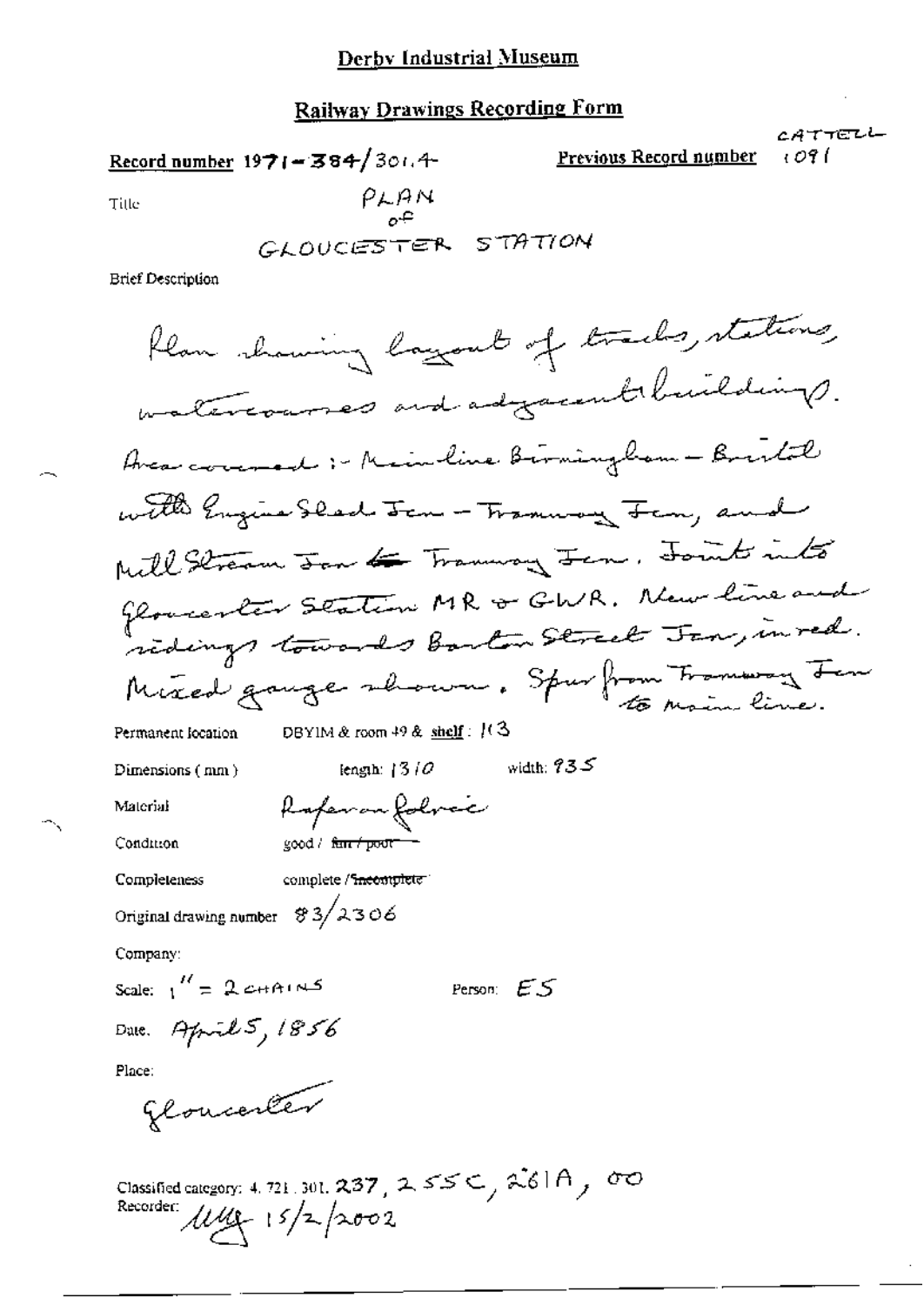#### **Railway Drawings Recording Form**

Record number 1971 = 384/301.6

CATTELL Previous Record number

 $\mathbf{a}$ 

**Brief Description** 

Title



Perminent location

DBYIM & room 49 & shelf:  $\int_{0}^{1}$ 

Dimensions (mm)

length:  $4c$  width:  $350$ Tractor paper

Material

Condition

Completeness

 $good / 4$ arr  $t$  | XXII

complete / meemplets...

Original drawing number

Company:

Scale:  $\int_0^{H} \sigma \vec{B}$ c-rit $\Delta_{I}$ 

Person:

Date:

Place:

Glancester

Classified category: 4, 721, 301,  $\sqrt{23}$   $\rightarrow$  2, 3, 7 Recorder:  $\frac{2000}{2}$  5/9/2002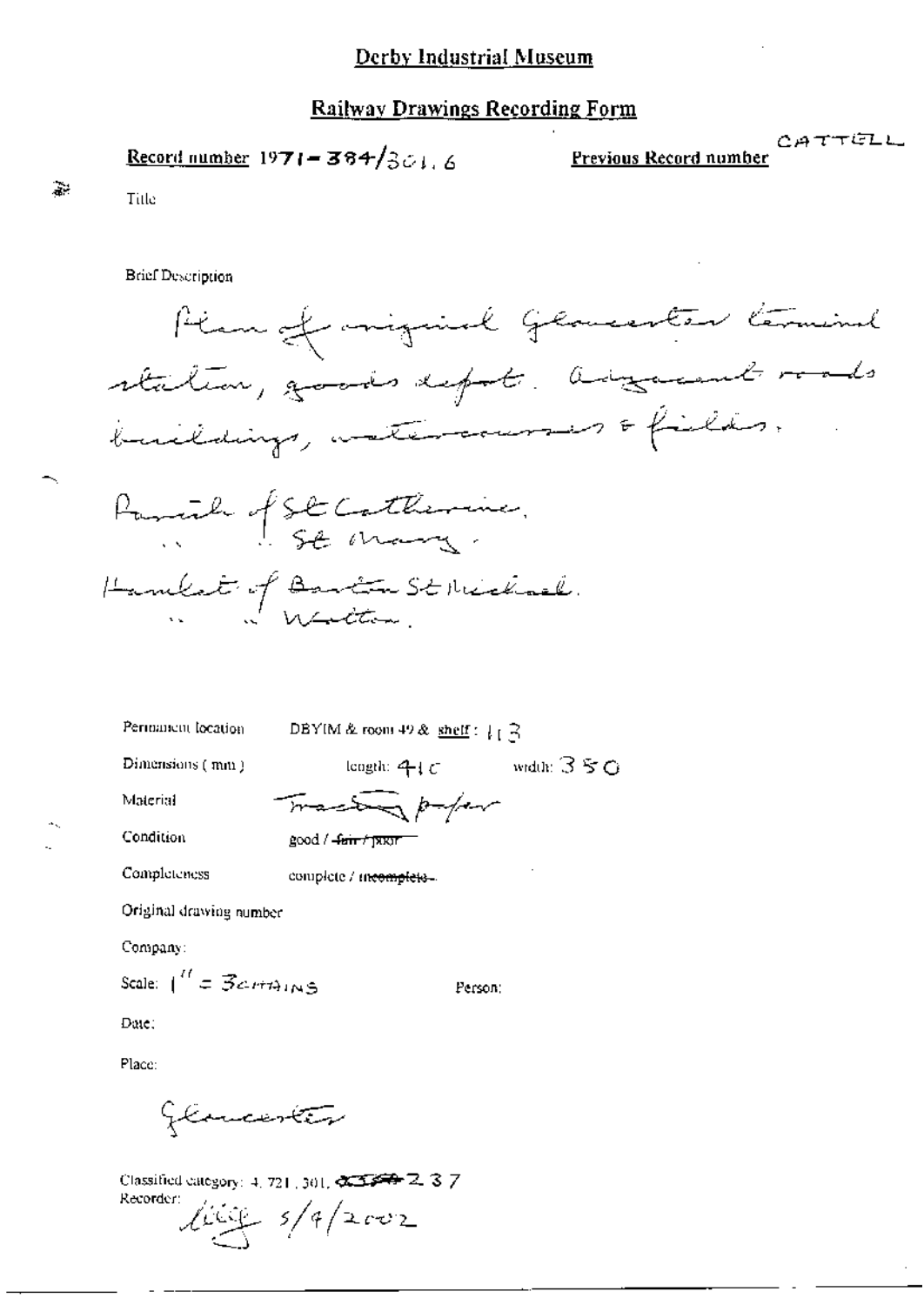# Railway Drawings Recording Form

Previous Record number

CATTELL 1333

Title

| Permanent location                             | DBYIM & room 49 & shelf: [[ b  |  |
|------------------------------------------------|--------------------------------|--|
| Dimensions $(mn)$                              | width: $550$<br>length: $1580$ |  |
| Material                                       | Parfer on fabric               |  |
| Condition                                      | good / Lair / pont_            |  |
| Completeness                                   | complete / incomplete -        |  |
| Original drawing number                        |                                |  |
| Company:                                       |                                |  |
| Scale: $\int_0^{t_1} z \, \int \phi \, H A(t)$ | ⊹ ⊹<br>Person:                 |  |

Date: March 1981

Place:

Glomester

Classified category: 4, 721, 301,  $2.55<$ ,  $2.37$ ,  $0<sup>o</sup>$ ,  $2.6+A$  $110$   $22/11/2002$ Recorder: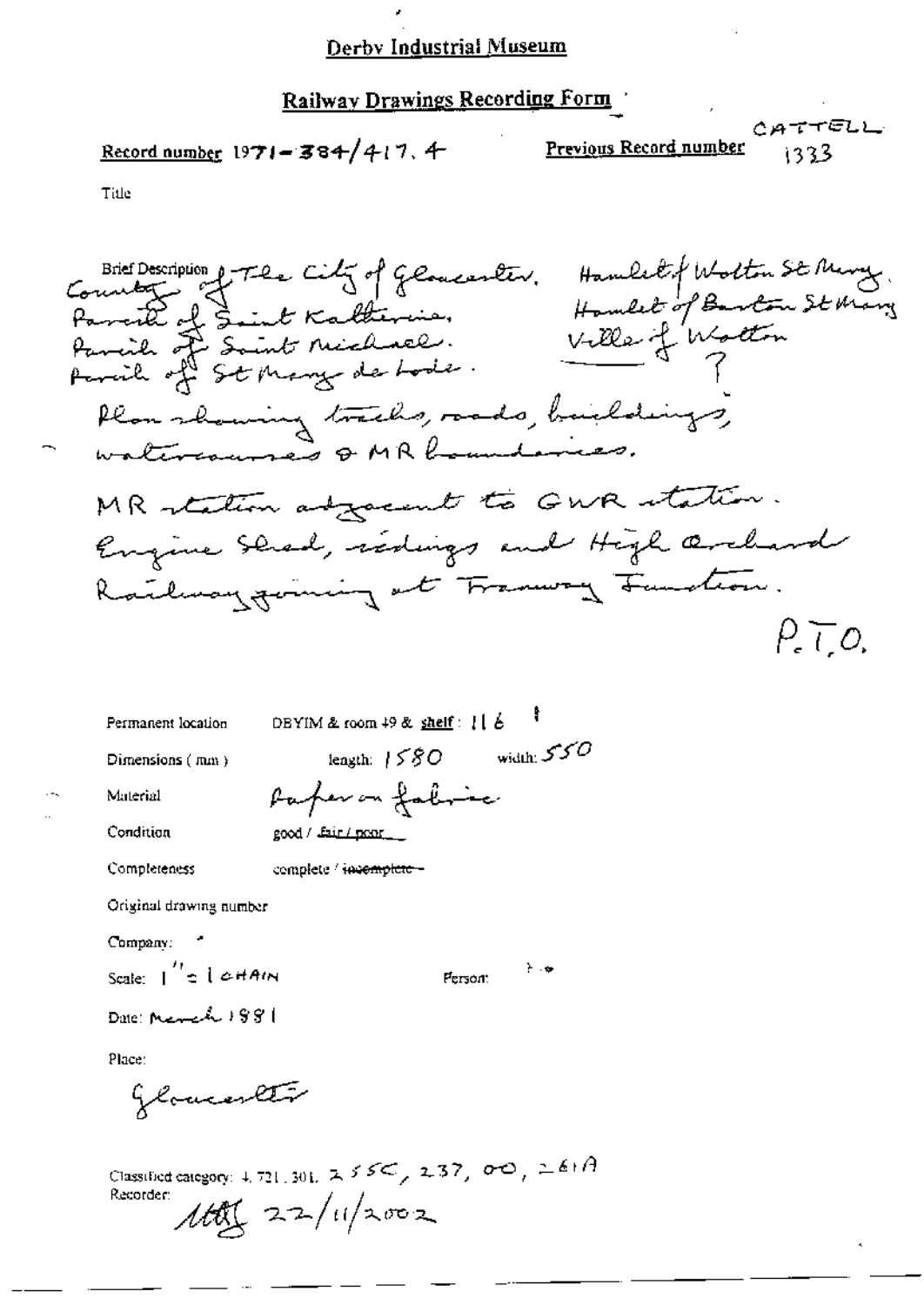#### **Railway Drawings Recording Form**

Previous Record number HRP132/1230 Record number 1997-5/1096.1- $\sqrt{4}$ REGRAILWAY Title Plan Glovester Oepot Grounds **Brief Description** Fourcofies of plan of land above Nursines, Rofe Walks, Mill, Worldsoure Cattle Market, Wheelersnursery, watercourse.

Permanent location

DBYIM & room 49 & shelf: 139-14-0

Dimensions (mm)

length: 12  $85$  width: 680 Tracing folice

Material Condition

 $good / ~~4~~$ 

Completeness

complete / incomplete

Original drawing number

Company:

Scale:  $i'' = 60$  Feet

Person:

Dine

Place:

glomenter

Classified category: 4-721, 301, 2-3-7 Recorder:  $\mu\mu$   $(7/3)\sim$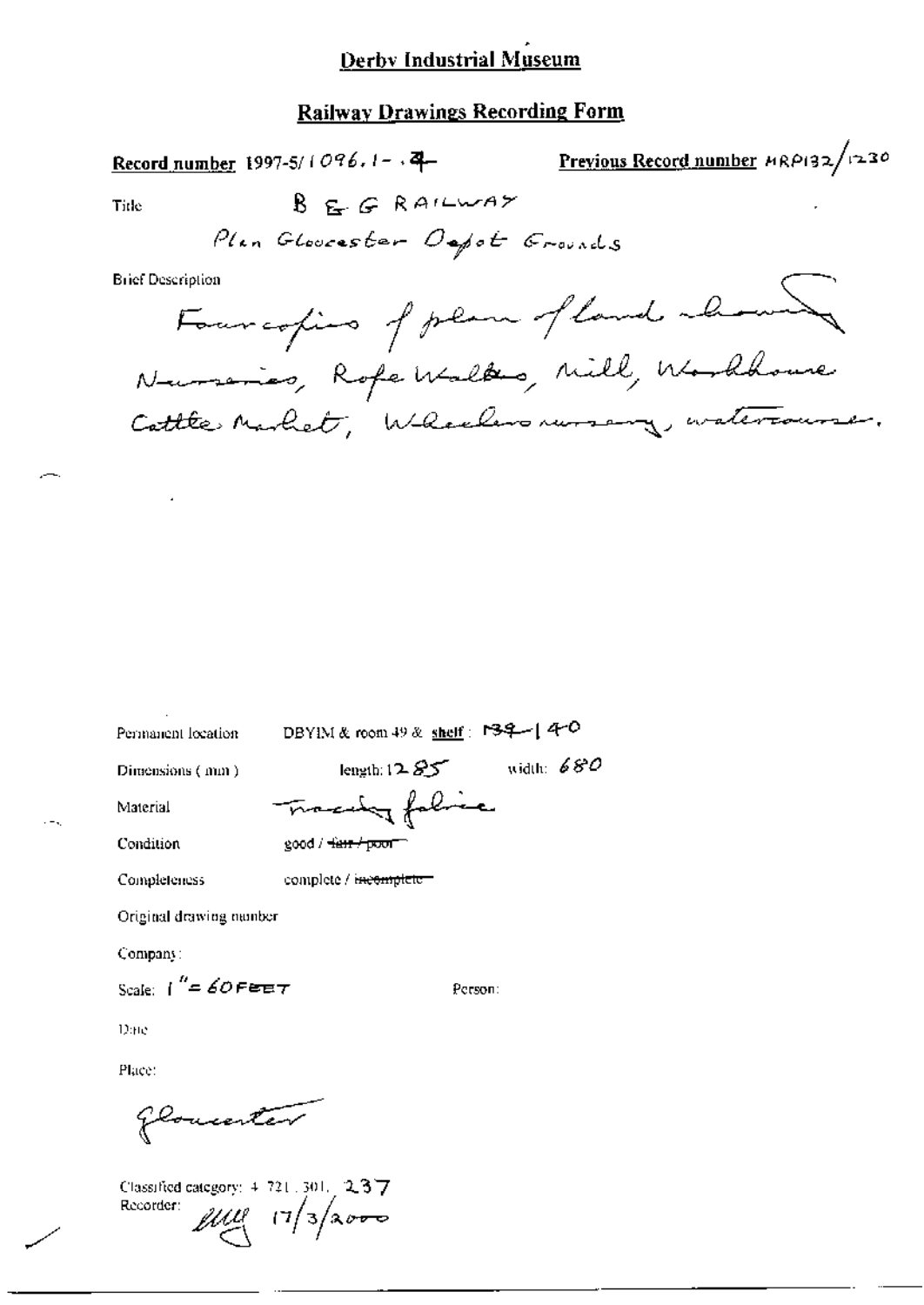## Railway Drawings Recording Form

# Record number  $1971 - 384/417.2$

Previous Record number

CATTELL 1333

Title

**Brief Description** 

County of the City of Gloriantes, County of Gloriantes Handel of Wollow St Mary. Parcil of St Many de Lode. Parcil of Barnwood. Plan showing tracks, roads, buildings, watercourses DMR boundaries. Route of BDGRly Act 1836 Earthworks routed des Alterdam B GW Union Rly Art  $P, T, O$ 

| Permanent location                              | DBYIM & room 49 & shelf: $116$ |
|-------------------------------------------------|--------------------------------|
| Dimensions (mm)                                 | width: $575$<br>length: $840$  |
| Material                                        | Paper on folice                |
| Condition                                       | good / fair / poor             |
| Completeness                                    | complete / incemplete          |
| Original drawing number $S_{\text{back}}$ / $C$ |                                |
| Company.                                        |                                |
| Scale $t'' = 1$ carrying                        | Person:                        |
| Date: $+881$                                    |                                |
| Place:                                          |                                |
|                                                 |                                |

Glovester

Classified category: 4, 721, 301,  $237, 00$ Recorder:  $\text{Area} (5/11/2.002)$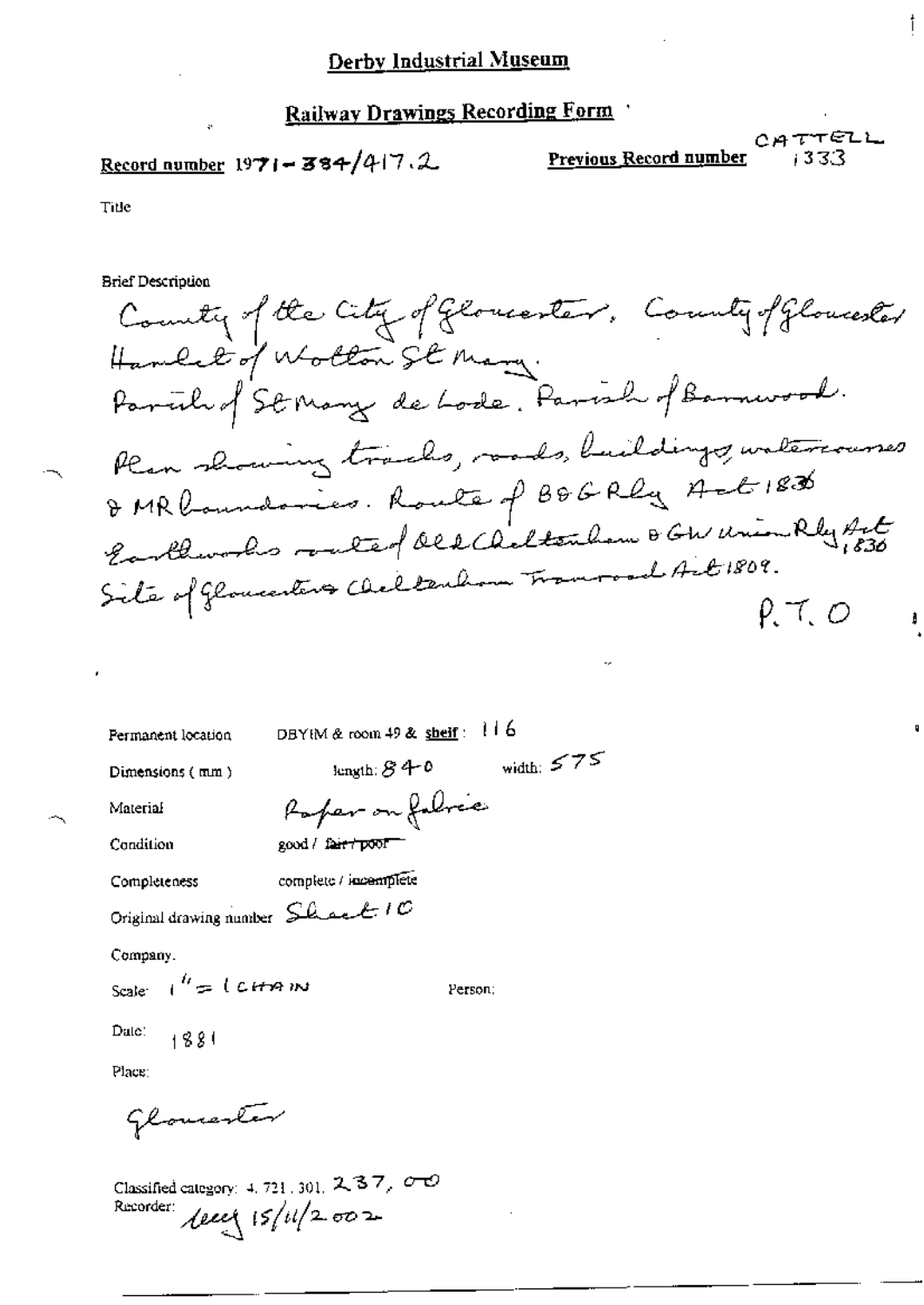## Railway Drawings Recording Form

# Record number 1971-384/417.1

Previous Record number

CATTELI  $1333$ 

Title

Bret Description Caty of Glomeenten. Parish of St Many de-Lode.<br>County of Glomeenter. Hambel of Wolton St. Many.<br>Parish of Barnwood. Parish of California. **Brief Description** Plan showing tracks, roads, huildings, watercourses and MR boundaries. Route of 80G Rly Act 1836

P. T. O,

DBYIM & room  $49$  & shelf:  $116$ Permanent location length:  $840$  width.  $580$ Dimensions (mm) Poperonfollow Material Condition good / fair / poor complete / incomplete Completeness Original drawing number  $S$  *Quee E*  $H$ . Company: Scale:  $\begin{vmatrix} u & v \\ v & w \end{vmatrix}$   $\in$   $\begin{vmatrix} 1 & v \\ v & w \end{vmatrix}$ Person: Date. 7 (874- $22138$ Place: Geoverno Classified category: 4, 721, 301, 2 37 Recorder: *(l 15/11/20*02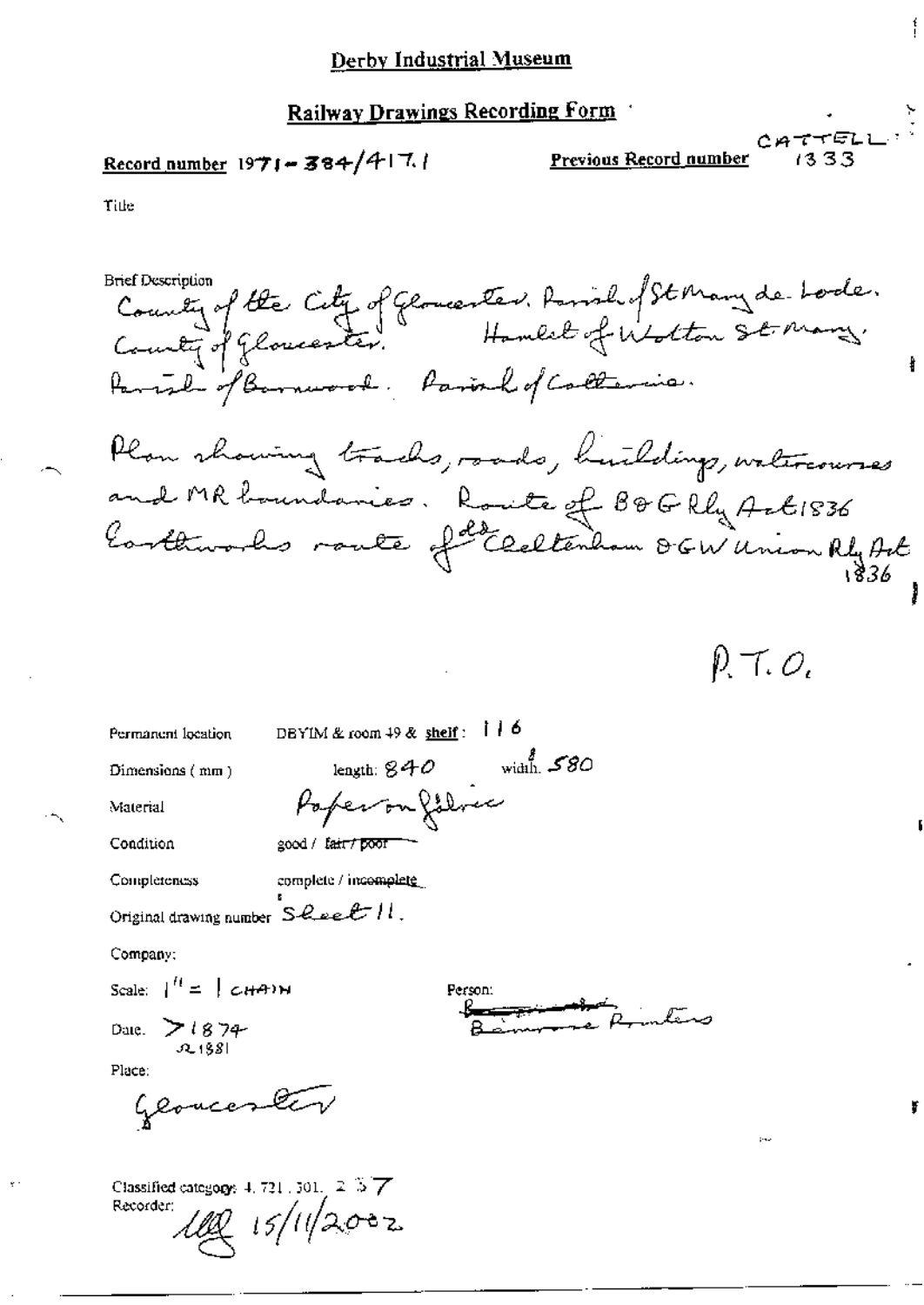## **Railway Drawings Recording Form**

Record number  $1971 - 384/388$ 

Previous Record number

Title

**Brief Description** 

Elevations optoms of mand construction rhowing detail rections a cleartions. of frame, reflers etc.

Permanent location

DBYIM & room 49 & shelf: 115

length:  $9 - 0$ 

Dimensions (mm)

Material

Condition

Completeness

complete / incomplete

good / fair / poor -

Paper onfolice

Original drawing number  $328/118$ .

Date: 29 Novement 1873

Company: Scale:  $1'' = 4'$ , FS,  $8/4$ , FS.

Person:

width:  $585$ 

Place:

 $\mathbb{F}_{\geq 0}$ 

Gloventer

Classified category: 4, 721, 301, 237 Recorder:  $111916/8/2002$